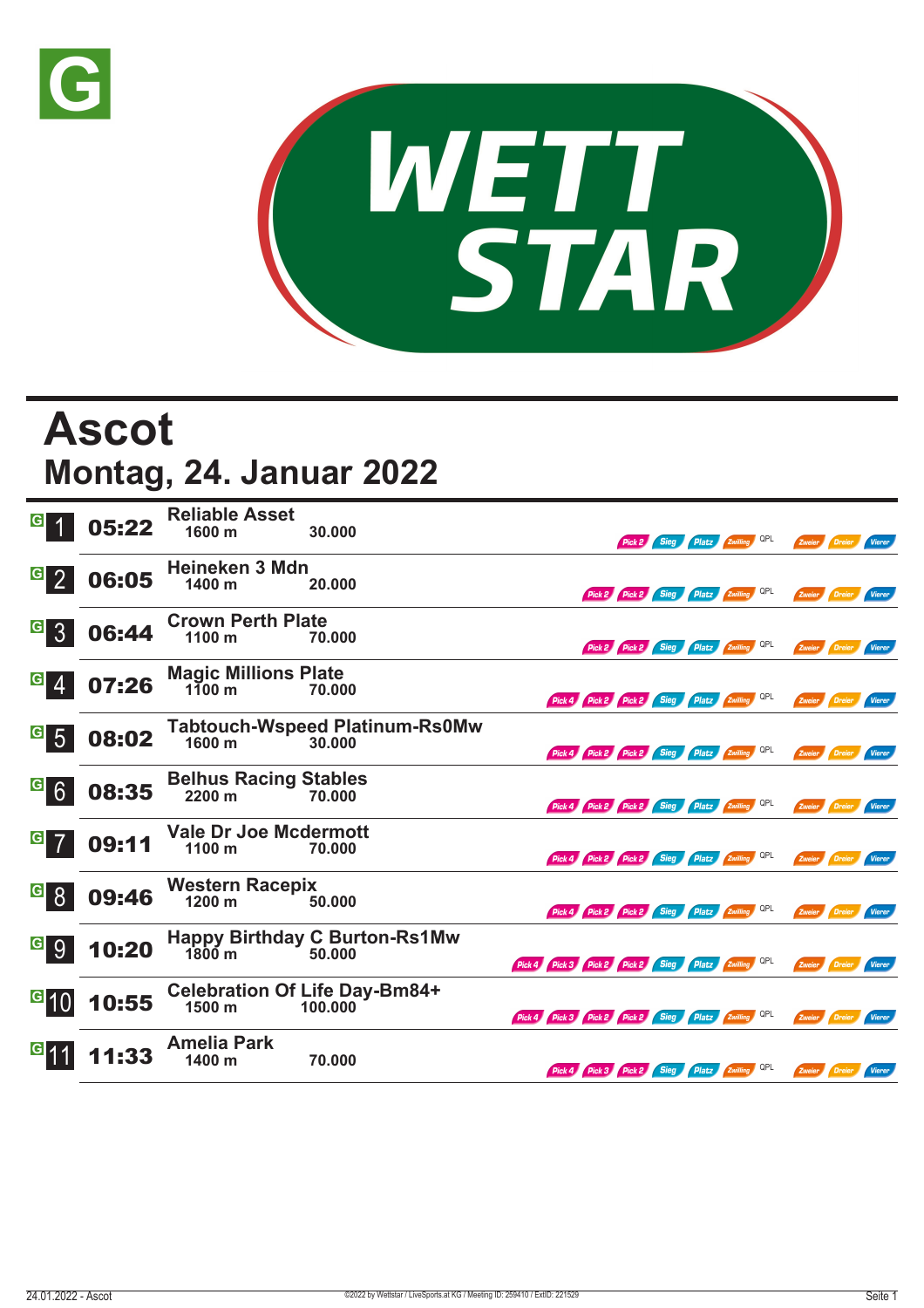|--|--|

| Act Innocent<br>Al Tina<br>All In Red<br>All The King's Men<br>Ambergate Rose<br>Arracity                                                                                                 | 5<br>$\overline{2}$<br>5<br>4<br>8<br>8                      | Creator<br>Crezee<br>Cruise To Victory<br>Dad's Bigheaded<br>Dalhousie<br>Darcele                                                                                   | 11<br>$6\overline{6}$<br>4<br>9<br>5                                                                                        | Kallaroo<br>Kelvin<br>La Galexia<br>Lady Duckworth<br>Lautre<br><b>London Miss</b>                                                              | 11<br>11<br>$\overline{2}$<br>6<br>2<br>8                                                     | Our Norman<br>Parlare<br>Peppi Grove<br>Petite La Femme<br>Piccola Signora<br>Pirate Annie                                                                               | 9<br>$\overline{2}$<br>2<br>5<br>11<br>4                                   | Snippagent<br><b>Snippy Miss</b><br>Solaia<br>Sowar<br>Speedbird<br>Speedy Miss                                                                                                           | 4<br>5<br>10<br>11<br>5                             |
|-------------------------------------------------------------------------------------------------------------------------------------------------------------------------------------------|--------------------------------------------------------------|---------------------------------------------------------------------------------------------------------------------------------------------------------------------|-----------------------------------------------------------------------------------------------------------------------------|-------------------------------------------------------------------------------------------------------------------------------------------------|-----------------------------------------------------------------------------------------------|--------------------------------------------------------------------------------------------------------------------------------------------------------------------------|----------------------------------------------------------------------------|-------------------------------------------------------------------------------------------------------------------------------------------------------------------------------------------|-----------------------------------------------------|
| Awesome Chatter<br>Bandalera Beau<br>Beau Zoom<br><b>Bella's Troop</b><br>Benji's<br>Beret<br>Bigdayonit                                                                                  | 8<br>4<br>9<br>10<br>$\overline{2}$                          | Datalka<br>Divine Inanna<br>Divine Pair<br>Dom To Shoot<br>Dudemanbro<br>Elite Fighter<br><b>Fairy Fast</b>                                                         | 5<br>$\overline{4}$<br>8<br>10<br>11<br>9                                                                                   | Lorentinio<br>Lucky Heart<br>Luke's Choice<br>Luke's Gold<br>Man Crush<br>Mantelli<br>Miss Frost                                                | 10<br>9<br>5<br>10<br>$\overline{4}$                                                          | Pixie Chix<br><b>Platinum Bullet</b><br>Plutocracy<br><b>Prized Miss</b><br>Proconsent<br>Rare Case<br>Reaction                                                          | 3<br>9<br>10<br>8                                                          | Spin The Knife<br><b>Street Fair</b><br><b>Street Parade</b><br>The Great Hoya<br>The Roan Ranger<br>The Spruiker<br>This'll Testya                                                       | 3<br>6<br>10<br>$\overline{7}$                      |
| <b>Black Chips</b><br><b>Burnya To Survive</b><br>Champagne Gal<br>Chuck A Luck<br>Ciao Luna<br>Classic Roque<br>Cold Shizzle<br>Come Right Back<br>Comes A Time<br><b>Conquered Zone</b> | 6<br>11<br>5<br>6<br>4<br>9<br>3<br>6<br>$\overline{7}$<br>6 | Feels Danish<br>Frantic War<br>Free Solo<br>Friar Away<br><b>Gold Merits</b><br>Golden Bonney<br>Guard The Safe<br>Harvey's Angel<br><b>Holy Ghost</b><br>Jedi Mind | 4<br>6<br>6<br>5<br>9<br>3<br>$\frac{2}{8}$<br>8                                                                            | Miss Vasari<br>Mosseratti<br>Multinova Man<br>Never Sober<br>No Peer<br>No Whispering<br>Nobel Laurence<br>Nova Sky<br>Olga Louisa<br>Our Idyll | 8<br>6<br>$\overline{2}$<br>9<br>$\overline{4}$<br>$\overline{7}$<br>2<br>$\overline{7}$<br>9 | Red Hot Goods<br>Reign Of Fire<br><b>River Rubicon</b><br>Rommel's Jeuney<br>Rulelee<br>Saasmit<br>Sheeza Belter<br>She's A Sweet Deel<br>She's Greysful<br>Simple Logic | $\overline{4}$<br>11<br>$\mathfrak{Z}$<br>2<br>2<br>3<br>4<br>11<br>4<br>3 | <b>True Attraction</b><br><b>Truly Reliable</b><br><b>Tycoon Legend</b><br>Uni Queen<br>Unreliable<br>Vane Tempest<br>Via Monte<br><b>Vital Silver</b><br>Wakan Tanka<br>Watch Me Ney Ney | 10<br>6<br>11<br>8<br>3<br>10<br>11<br>$\mathsf{Q}$ |
| WANN STARTET IHR JOCKEY / FAHRER                                                                                                                                                          |                                                              |                                                                                                                                                                     |                                                                                                                             |                                                                                                                                                 |                                                                                               |                                                                                                                                                                          |                                                                            |                                                                                                                                                                                           |                                                     |
| <b>Brad Rawiller</b><br><b>Craig Staples</b><br>Jade Mc Naught<br>Jordan Turner<br>Lagdar Ramoly<br>Paul Harvey<br><b>Shelby Bowtell</b><br><b>Troy Turner</b>                            | 2,4,5<br>4,5,9<br>5.6                                        | 1.4.7.10<br>1,3,5,7,8,10,11<br>9.10.11<br>4,5,6,8,9,10,11<br>3,7,9,10,11<br>1,2,4,5,8,9                                                                             | <b>Christopher Nicoll</b><br>Holly Watson<br>Jason Whiting<br>K Yuill<br>Lucy F Warwick<br>Shaun Mcgruddy<br>Steven Parnham | Beaux Banovic-Edwards                                                                                                                           | 4.6<br>9<br>4,6,7,8,11<br>2,4,6,7,8,9<br>2,3,4,5,6,7,8,9<br>2,3,4,5,8,10,11<br>4.11           | <b>Brad Parnham</b><br><b>Clint Johnston-Porter</b><br>J Azzopardi<br>Jerry Noske<br>Keshaw Dhurun<br>M Pateman<br>Shaun O'donnell<br>Taj Dyson                          |                                                                            | 1,2,3,4,6,7,8,10,11<br>1,2,3,4,5,6,8,9,10,11<br>1,2,3,4,5,6,7,8,9,10<br>2,5<br>4,6,8,9,11<br>1,2,4,5,6,7,8,9,11                                                                           |                                                     |

## **WANN STARTET IHR TRAINER...**

| Aaron Pateman<br>B M Kav<br><b>Brian Kersley</b><br><b>Clifford Green</b><br>Daniel & Ben Pearce<br>Fenella Martin<br>Greg Beauglehole<br><b>Holly Taylor</b><br>Jim P Taylor<br>Kylie Craig<br>Michael Grantham<br>Paige Kenney<br><b>Russell Stewart</b><br>Stephen Wolfe<br>Tracey Diederich | 6,8,9<br>5,10<br>4,5,10<br>2,4<br>3,9,10,11 | Adam Durrant<br><b>B</b> V Watkins<br>C & M Gangemi<br>D J Waldock<br>Darren Mcauliffe<br><b>Fred Kersley</b><br>Grea Cave<br>J E Grieve<br>Jody Mc Laughlin<br>Louise Newman<br>Mitchell Pateman<br>Paul Roberts<br>S & J Casev<br><b>T</b> M Andrews<br>Vaughn Sigley | 1,2,5,6,9,10<br>7.11<br>3,4,10<br>1,3,11<br>6,8<br>10 | Ashlea Stelmach<br>B W Owen<br>C G Willis<br>D Morton<br>Darren Tavlor<br>G & A Williams<br>Hayden Ballantyne<br>J Erkelens<br>Julie Clements<br>Luke Fernie<br>Neville Parnham<br>Raymond Vincent<br>Simon A Miller<br>Tiarnna Robertson | 5,9<br>2,3,8,9,11<br>6,9<br>1.4<br>1.6<br>3,4,7<br>2,3,4,6,8,11<br>5,6<br>1,2,7<br>9 | <b>Ashley Maley</b><br><b>Brett Pope</b><br>C H Webster<br>D R Harrison<br>Deane Skipworth<br>G C Ballantyne<br><b>Hector Mclaren</b><br>Jason Miller<br>Kieran Mcdonagh<br>M L Lane<br>P H Jordan<br>Roy Rogers<br>Stephen Miller<br>Tony Giglietta | 2,9<br>2,5,8<br>8,11<br>3,4<br>2,4<br>2,4,5<br>4,10 |
|-------------------------------------------------------------------------------------------------------------------------------------------------------------------------------------------------------------------------------------------------------------------------------------------------|---------------------------------------------|-------------------------------------------------------------------------------------------------------------------------------------------------------------------------------------------------------------------------------------------------------------------------|-------------------------------------------------------|-------------------------------------------------------------------------------------------------------------------------------------------------------------------------------------------------------------------------------------------|--------------------------------------------------------------------------------------|------------------------------------------------------------------------------------------------------------------------------------------------------------------------------------------------------------------------------------------------------|-----------------------------------------------------|
|-------------------------------------------------------------------------------------------------------------------------------------------------------------------------------------------------------------------------------------------------------------------------------------------------|---------------------------------------------|-------------------------------------------------------------------------------------------------------------------------------------------------------------------------------------------------------------------------------------------------------------------------|-------------------------------------------------------|-------------------------------------------------------------------------------------------------------------------------------------------------------------------------------------------------------------------------------------------|--------------------------------------------------------------------------------------|------------------------------------------------------------------------------------------------------------------------------------------------------------------------------------------------------------------------------------------------------|-----------------------------------------------------|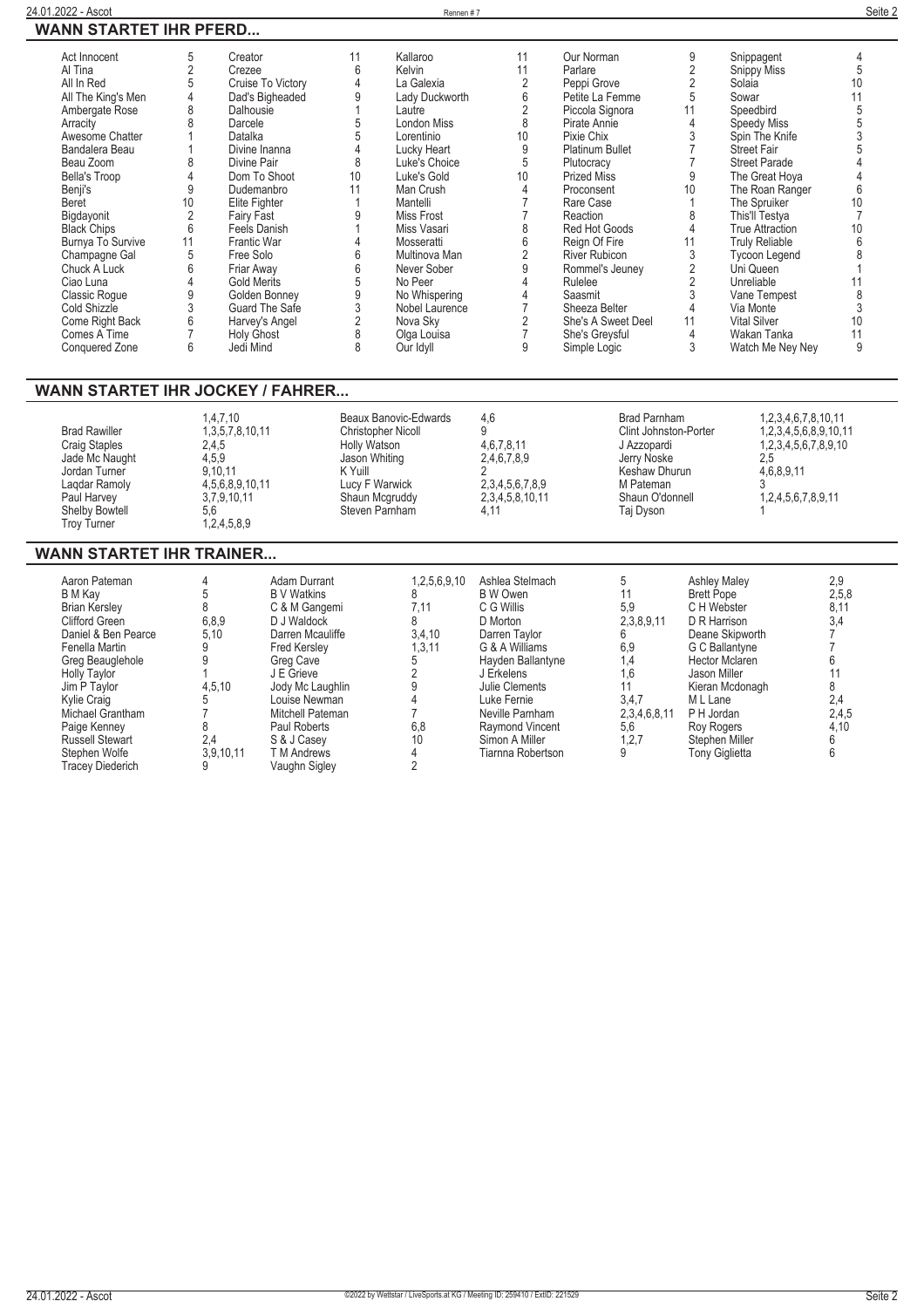| 24.01.2022 - Ascot               |                                                                                                         | Rennen#1                                           | Seite 3 |
|----------------------------------|---------------------------------------------------------------------------------------------------------|----------------------------------------------------|---------|
| $\overline{\mathsf{G}}$          | 1600 m<br>30.000                                                                                        | <b>Reliable Asset</b><br>Rennpreis: 30.000         |         |
|                                  | 05:22                                                                                                   |                                                    |         |
|                                  | QPL<br><b>Sieg</b><br><b>Platz</b><br>Zwilling                                                          | Pick 2<br><b>Dreier</b><br><b>Vierer</b><br>Zweier |         |
| 1600<br>1<br>61.0                | <b>Bandalera Beau</b><br>3j. br W (Rommel - Bandalera)<br>Trainer: Fred Kersley<br>淘                    |                                                    |         |
| Box: 2<br>ML: 39,0               | Taj Dyson                                                                                               |                                                    |         |
| $\overline{\mathbf{2}}$<br>59.5  | Elite Fighter<br>3j. b W (Fighting Sun - Elite Flight)<br>Trainer: Holly Taylor                         |                                                    |         |
| Box: 3<br>ML: 65,0               | <b>Brad Rawiller</b>                                                                                    |                                                    |         |
| 3<br>58.5                        | <b>Awesome Chatter</b><br>3j. b W (Awesome Rock - Disco Miss)<br>Trainer: Adam Durrant<br>沟             |                                                    |         |
| Box: 6<br>ML: 37,0               | <b>Clint Johnston-Porter</b>                                                                            |                                                    |         |
| 4<br>58.0<br>Box: 1<br>ML: 501,0 | Zero Consequence<br>3j. b W (War Chant - No Penalty)<br>Trainer: Adam Durrant                           |                                                    |         |
| 5<br>56.0                        | <b>Dalhousie</b><br>3j. b S (Dalghar - Dollhouse)<br>Trainer: Simon A Miller                            |                                                    |         |
| Box: 8<br>ML: 35,0               | <b>Brad Parnham</b>                                                                                     |                                                    |         |
| 6<br>56.0                        | <b>Uni Queen</b><br>3j. b S (Universal Ruler - Delta Jane)<br>Trainer: J Erkelens<br>d.<br>Ø            |                                                    |         |
| Box: 4<br>ML: 55,0               | <b>Shaun O'donnell</b>                                                                                  |                                                    |         |
| 7<br>I<br>55.0                   | <b>Feels Danish</b><br>3j. b/br S (Danehill Express - Feels Like Spring<br>Trainer: Holly Taylor<br>JR, |                                                    |         |
| Box: 7<br>ML: 81,0               | <b>Troy Turner</b>                                                                                      |                                                    |         |
| 8<br>55.0                        | <b>Rare Case</b><br>3j. b S (Iffraaj - Test Case)<br>Trainer: Hayden Ballantyne<br>侮<br>Ń               |                                                    |         |
| Box: 5<br>ML: 26,0               | J Azzopardi                                                                                             |                                                    |         |
| Ergebnis:                        | Quoten:                                                                                                 |                                                    |         |
|                                  |                                                                                                         |                                                    |         |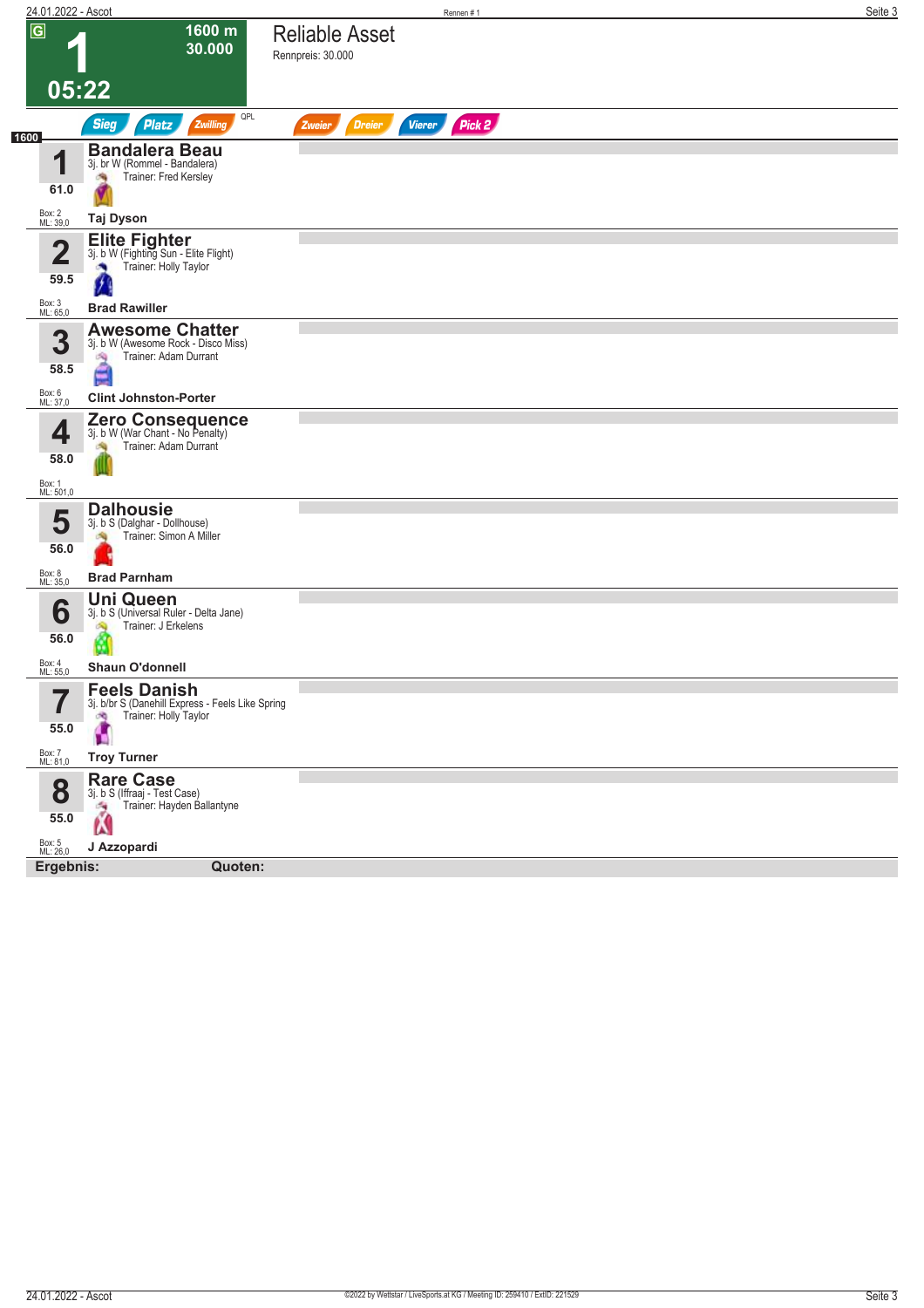| 24.01.2022 - Ascot      |                                                                                   |                   |                                | Rennen#2 |               |  | Seite 4 |
|-------------------------|-----------------------------------------------------------------------------------|-------------------|--------------------------------|----------|---------------|--|---------|
| $\overline{G}$          | 1400 m                                                                            | Heineken 3 Mdn    |                                |          |               |  |         |
|                         | 20.000                                                                            | Rennpreis: 20.000 |                                |          |               |  |         |
|                         |                                                                                   |                   |                                |          |               |  |         |
| 06:05                   |                                                                                   |                   |                                |          |               |  |         |
|                         | QPL<br><b>Sieg</b><br>Zwilling<br><b>Platz</b>                                    | Zweier            | <b>Vierer</b><br><b>Dreier</b> |          | Pick 2 Pick 2 |  |         |
| 1400                    | <b>Parlare</b>                                                                    |                   |                                |          |               |  |         |
| 1                       | 4j. br W (I'm All The Talk - Just As Beautiful)<br>Trainer: Russell Stewart<br>69 |                   |                                |          |               |  |         |
| 58.0                    | Z                                                                                 |                   |                                |          |               |  |         |
| Box: 5<br>ML: 7,0       | <b>Shaun Mcgruddy</b>                                                             |                   |                                |          |               |  |         |
| $\overline{\mathbf{2}}$ | Lautre                                                                            |                   |                                |          |               |  |         |
|                         | 3j. b W (Awesome Rock - Don't Hussle Me)<br>Trainer: Brett Pope<br>×              |                   |                                |          |               |  |         |
| 56.5                    |                                                                                   |                   |                                |          |               |  |         |
| Box: 4<br>ML: 13,0      | <b>Lucy F Warwick</b>                                                             |                   |                                |          |               |  |         |
| 3                       | Rommel's Jeuney<br>3j. b/br W (Rommel - Our Bella Jeune)                          |                   |                                |          |               |  |         |
|                         | Trainer: Neville Parnham                                                          |                   |                                |          |               |  |         |
| 56.5                    |                                                                                   |                   |                                |          |               |  |         |
| Box: 2<br>ML: 37,0      | <b>Brad Parnham</b>                                                               |                   |                                |          |               |  |         |
| 4                       | <b>Bigdayonit</b><br>3j. b W (Epaulette - Kynance Cove)                           |                   |                                |          |               |  |         |
| 56.5                    | Trainer: Ashley Maley<br>్ర                                                       |                   |                                |          |               |  |         |
|                         |                                                                                   |                   |                                |          |               |  |         |
| Box: 1<br>ML: 17,0      | <b>Jerry Noske</b>                                                                |                   |                                |          |               |  |         |
| 5                       | <b>Multinova Man</b><br>3j. b W (Demerit - Lady Mambo)                            |                   |                                |          |               |  |         |
| 56.5                    | Trainer: Adam Durrant<br>dia.                                                     |                   |                                |          |               |  |         |
| Box: 6<br>ML: 10,0      | <b>Clint Johnston-Porter</b>                                                      |                   |                                |          |               |  |         |
|                         | <b>Rulelee</b>                                                                    |                   |                                |          |               |  |         |
| 6                       | 4j. br S (Universal Ruler - Leenornie)<br>Trainer: Vaughn Sigley                  |                   |                                |          |               |  |         |
| 56.0                    | Q                                                                                 |                   |                                |          |               |  |         |
| Box: 9<br>ML: 12,0      | <b>Jason Whiting</b>                                                              |                   |                                |          |               |  |         |
| 7                       | Al Tina                                                                           |                   |                                |          |               |  |         |
|                         | 4j. br S (Al Maher - Pennywood)<br>Trainer: M L Lane<br><b>SP</b>                 |                   |                                |          |               |  |         |
| 56.0                    |                                                                                   |                   |                                |          |               |  |         |
| Box: 10<br>ML: 6,0      | <b>K</b> Yuill                                                                    |                   |                                |          |               |  |         |
|                         | <b>Peppi Grove</b><br>4j. b S (So Secret - Peppi's Pride)                         |                   |                                |          |               |  |         |
| 8                       | Trainer: J E Grieve<br>$\mathcal{P}(\mathcal{P})$                                 |                   |                                |          |               |  |         |
| 56.0                    |                                                                                   |                   |                                |          |               |  |         |
| Box: 8<br>ML: 26,0      | J Azzopardi                                                                       |                   |                                |          |               |  |         |
| 9                       | Harvey's Angel<br>3j. b S (War Chant - Clarecastle)                               |                   |                                |          |               |  |         |
|                         | Trainer: P H Jordan                                                               |                   |                                |          |               |  |         |
| 54.5                    |                                                                                   |                   |                                |          |               |  |         |
| Box: 11<br>ML: 26,0     | <b>Craig Staples</b>                                                              |                   |                                |          |               |  |         |
| и                       | La Galexia<br>3j. br/bl S (Demerit - Gold Caviar)                                 |                   |                                |          |               |  |         |
| 54.5                    | Trainer: D Morton                                                                 |                   |                                |          |               |  |         |
|                         |                                                                                   |                   |                                |          |               |  |         |
| Box: 3<br>ML: 75,0      | Shaun O'donnell                                                                   |                   |                                |          |               |  |         |
| и                       | Nova Sky<br>3j. ch S (Unencumbered - Au Fait)                                     |                   |                                |          |               |  |         |
| 54.5                    | Trainer: Simon A Miller<br>бQ.                                                    |                   |                                |          |               |  |         |
| Box: 7<br>ML: 11,0      | <b>Troy Turner</b>                                                                |                   |                                |          |               |  |         |
| Ergebnis:               | Quoten:                                                                           |                   |                                |          |               |  |         |
|                         |                                                                                   |                   |                                |          |               |  |         |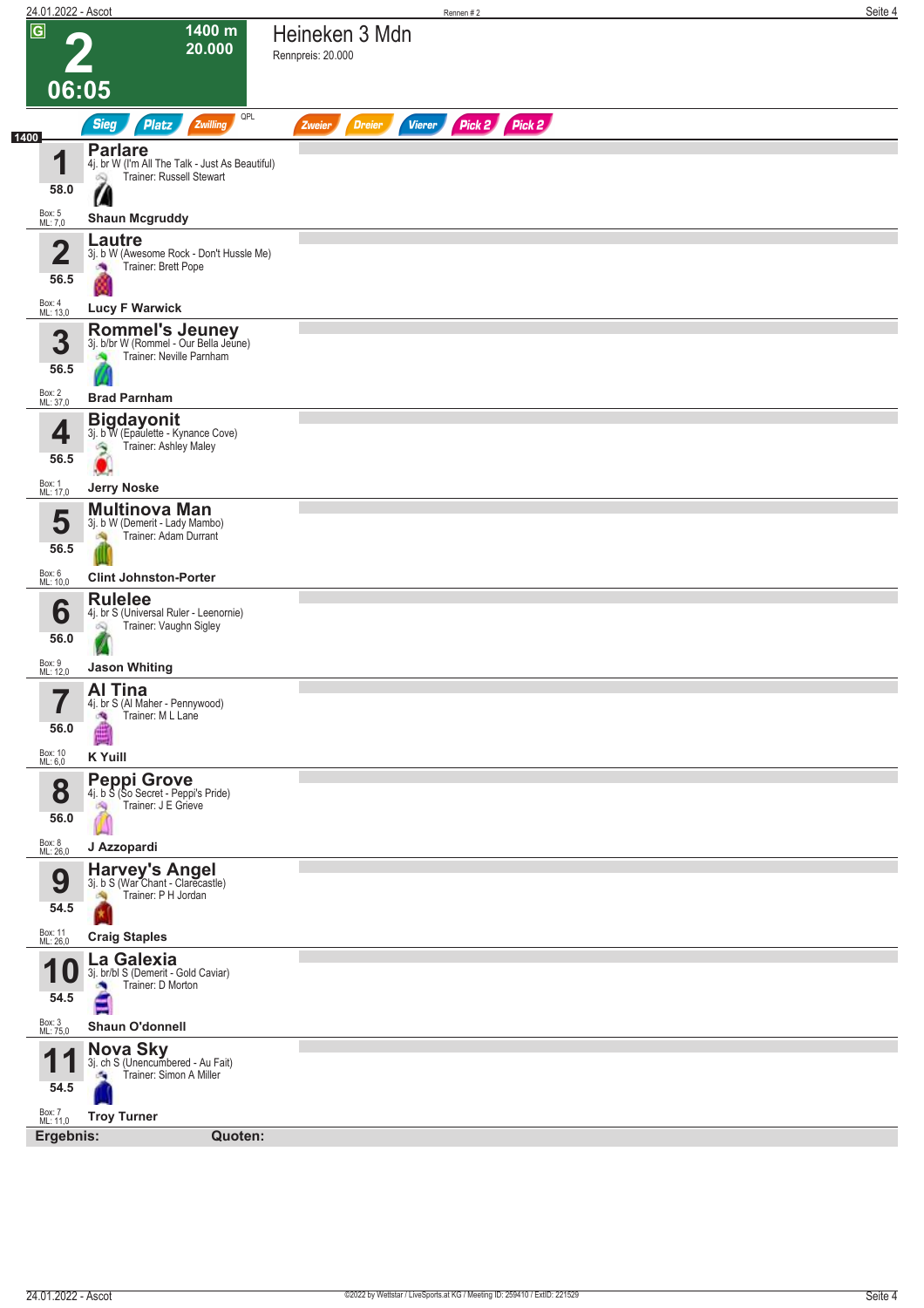| 24.01.2022 - Ascot                                                                                             |                                                                   |                                          | Rennen #3     | Seite 5 |
|----------------------------------------------------------------------------------------------------------------|-------------------------------------------------------------------|------------------------------------------|---------------|---------|
| $\overline{G}$<br>06:44                                                                                        | 1100 m<br>70.000<br>Rennpreis: 70.000                             | <b>Crown Perth Plate</b>                 |               |         |
| <b>Sieg</b><br>Platz                                                                                           | QPL<br>Zwilling                                                   | <b>Vierer</b><br><b>Dreier</b><br>Zweier | Pick 2 Pick 2 |         |
| 1100<br><b>Spin The Knife</b><br>4<br>3j. ch W (Snippetson - Zany Lady)<br>60.5                                | Trainer: Luke Fernie                                              |                                          |               |         |
| Box: 5<br>ML: 225,0<br><b>M Pateman</b>                                                                        |                                                                   |                                          |               |         |
| <b>Guard The Safe</b><br>$\overline{\mathbf{2}}$<br>оò,<br>58.0<br>Box: 7<br>ML: 12,0<br><b>Lucy F Warwick</b> | 3j. b W (Safeguard - Highest Honour)<br>Trainer: Fred Kersley     |                                          |               |         |
| <b>Cold Shizzle</b><br>3<br>57.0                                                                               | 3j. b W (Awesome Rock - Fo' Shizzle)<br>Trainer: Darren Mcauliffe |                                          |               |         |
| Box: 3<br>ML: 9,0<br>J Azzopardi                                                                               |                                                                   |                                          |               |         |
| <b>Pixie Chix</b><br>3j. br S (Rommel - Snow Pixie)<br>4<br>56.0                                               | Trainer: D R Harrison                                             |                                          |               |         |
| Box: 2<br>ML: 48,0<br><b>Paul Harvey</b>                                                                       |                                                                   |                                          |               |         |
| <b>Saasmit</b><br>5<br>3j. b S (Shalaa - Touchy Greeley)<br>Trainer: Luke Fernie<br><b>Sep</b><br>56.0         |                                                                   |                                          |               |         |
| Box: 1<br>ML: 26,0<br><b>Clint Johnston-Porter</b>                                                             |                                                                   |                                          |               |         |
| <b>Via Monte</b><br>6<br>3j. ch W (Street Boss - Busimiss)<br>Trainer: D Morton<br>đ.<br>56.0                  |                                                                   |                                          |               |         |
| Box: 4<br>ML: 38,0<br><b>Brad Rawiller</b>                                                                     |                                                                   |                                          |               |         |
| <b>River Rubicon</b><br>7<br>3j. b/br W (Rubick - Woodala)<br>I<br>-A)<br>56.0                                 | Trainer: Stephen Wolfe                                            |                                          |               |         |
| Box: 8<br>ML: 501,0<br><b>Shaun Mcgruddy</b>                                                                   |                                                                   |                                          |               |         |
| Simple Logic<br>3j. ch W (Rich Enuff - Alborbrown)<br>8<br>56.0                                                | Trainer: Neville Parnham                                          |                                          |               |         |
| Box: 6<br>ML: 21,0<br><b>Brad Parnham</b>                                                                      |                                                                   |                                          |               |         |
| Ergebnis:                                                                                                      | Quoten:                                                           |                                          |               |         |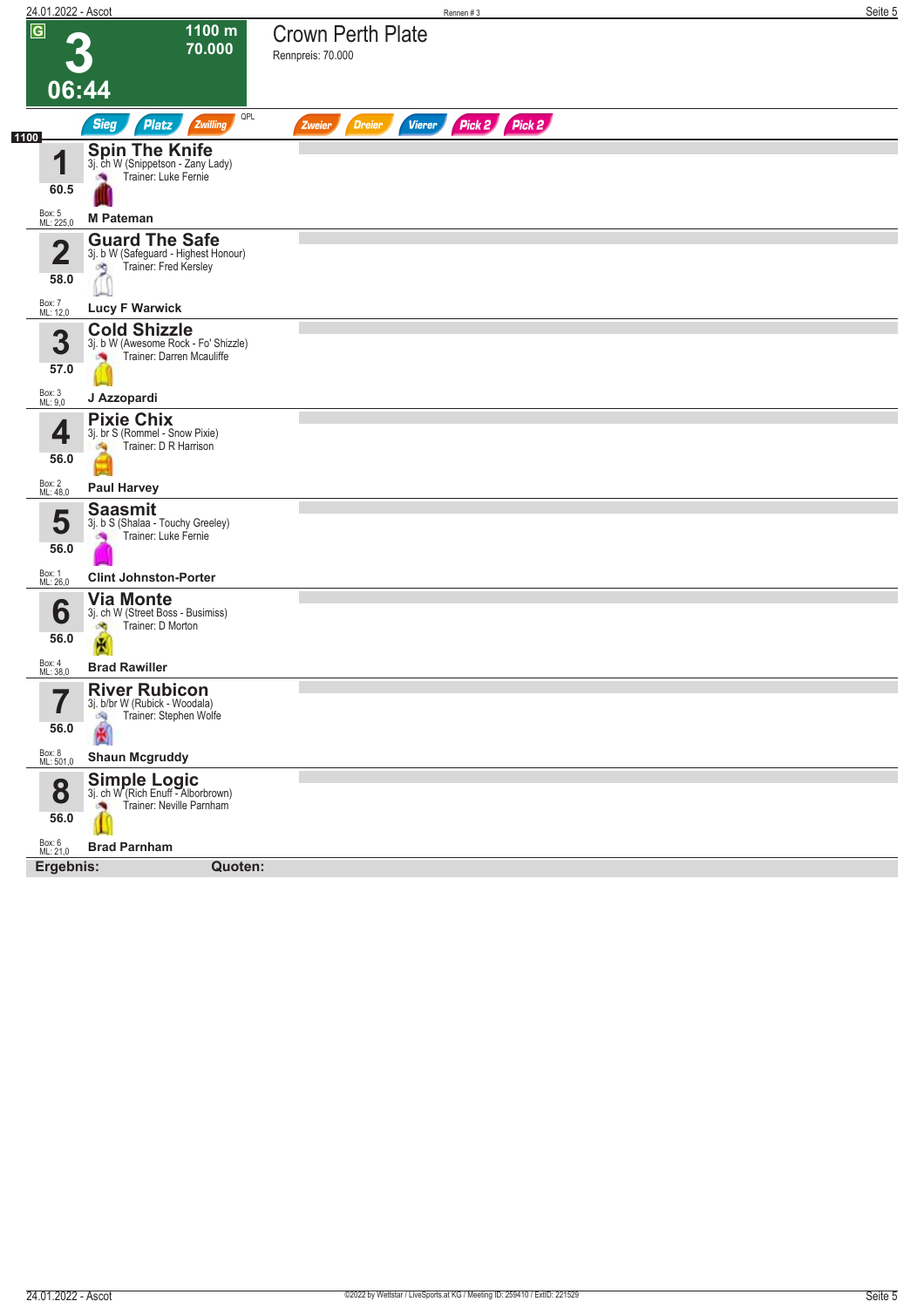|                | 24.01.2022 - Ascot          |                                                                                                                     | Seite 6<br>Rennen#4                                              |
|----------------|-----------------------------|---------------------------------------------------------------------------------------------------------------------|------------------------------------------------------------------|
| $\overline{G}$ | 07:26                       | 1100 m<br>70.000                                                                                                    | <b>Magic Millions Plate</b><br>Rennpreis: 70.000                 |
|                |                             | QPL                                                                                                                 |                                                                  |
| 1100           |                             | <b>Sieg</b><br><b>Platz</b><br>Zwilling                                                                             | Pick 2 Pick 2 Pick 4<br><b>Vierer</b><br><b>Dreier</b><br>Zweier |
|                | И<br>59.0                   | <b>Man Crush</b><br>2j. b W (Manhattan Rain - Crushed)<br>Trainer: Luke Fernie<br>гQ.                               |                                                                  |
|                | Box: 10<br>ML: 12,0         | <b>Holly Watson</b>                                                                                                 |                                                                  |
|                | $\overline{\mathbf{2}}$     | <b>Street Parade</b><br>2j. b W (Lucky Street - Foo Foo The Snoo)<br>Trainer: Russell Stewart<br>Q                  |                                                                  |
|                | 58.0                        |                                                                                                                     |                                                                  |
|                | Box: 14<br>ML: 44,0         | <b>Shaun Mcgruddy</b>                                                                                               |                                                                  |
|                | 3<br>56.0                   | <b>Sheeza Belter</b><br>2j. ch S (Gold Standard - Saxabelle)<br>Trainer: Luke Fernie                                |                                                                  |
|                | Box: 5<br>ML: 38,0          | <b>Clint Johnston-Porter</b>                                                                                        |                                                                  |
|                | 4<br>56.0                   | All The King's Men<br>2j. b/br W (King's Troop - Huette)<br>Trainer: T M Andrews<br>$\mathcal{A}_{\mathbf{Q}}$<br>٨ |                                                                  |
|                | Box: 16                     | <b>Shaun O'donnell</b>                                                                                              |                                                                  |
|                | ML: 26,0                    |                                                                                                                     |                                                                  |
|                | 5<br>56.0                   | <b>Bella's Troop</b><br>2j. b H (King's Troop - Madam Amarouge)<br>Trainer: D R Harrison                            |                                                                  |
|                | Box: 15<br>ML: 91,0         | <b>Jason Whiting</b>                                                                                                |                                                                  |
|                | 6<br>56.0                   | <b>Cruise To Victory</b><br>2j. b W (Lucky Street - Strike For Victory)<br>Trainer: Louise Newman                   |                                                                  |
|                | Box: 8<br>ML: 41,0          | <b>Troy Turner</b>                                                                                                  |                                                                  |
|                |                             |                                                                                                                     |                                                                  |
|                | 7<br>$\blacksquare$<br>56.0 | No Whispering<br>2j. ch W (Snippetson - Cardera)<br>Trainer: Luke Fernie                                            |                                                                  |
|                | Box: 7<br>ML: 18,0          | <b>Lucy F Warwick</b>                                                                                               |                                                                  |
|                | 8<br>56.0                   | <b>Red Hot Goods</b><br>2j. ch H (Choisir - Hot Goods)<br>Trainer: Neville Parnham                                  |                                                                  |
|                | Box: 11<br>ML: 65,0         | <b>Brad Parnham</b>                                                                                                 |                                                                  |
|                | 9<br>56.0                   | <b>Snippagent</b><br>2j. b W (Snippetson - Keeper Special)<br>Trainer: Roy Rogers                                   |                                                                  |
|                | Box: 6<br>ML: 26,0          | <b>Beaux Banovic-Edwards</b>                                                                                        |                                                                  |
|                | И<br>54.0                   | Ciao Luna<br>2j. br S (Dissident - Across The Moon)<br>Trainer: Roy Rogers<br>ंच                                    |                                                                  |
|                |                             |                                                                                                                     |                                                                  |
|                | Box: 3<br>ML: 26,0          | <b>Jade Mc Naught</b>                                                                                               |                                                                  |
|                | и<br>54.0                   | She's Greysful<br>2j. gr/ch S (Vert De Grece - Sheez Our Holly)<br>Trainer: Hayden Ballantyne<br>B                  |                                                                  |
|                | Box: 4<br>ML: 13,0          | <b>Steven Parnham</b>                                                                                               |                                                                  |
|                | И<br>54.0                   | Divine Inanna<br>2j. b S (Real Impact - Anna Of Austria)<br>Trainer: Jim P Taylor                                   |                                                                  |
|                | Box: 13<br>ML: 20,0         | <b>Laqdar Ramoly</b>                                                                                                |                                                                  |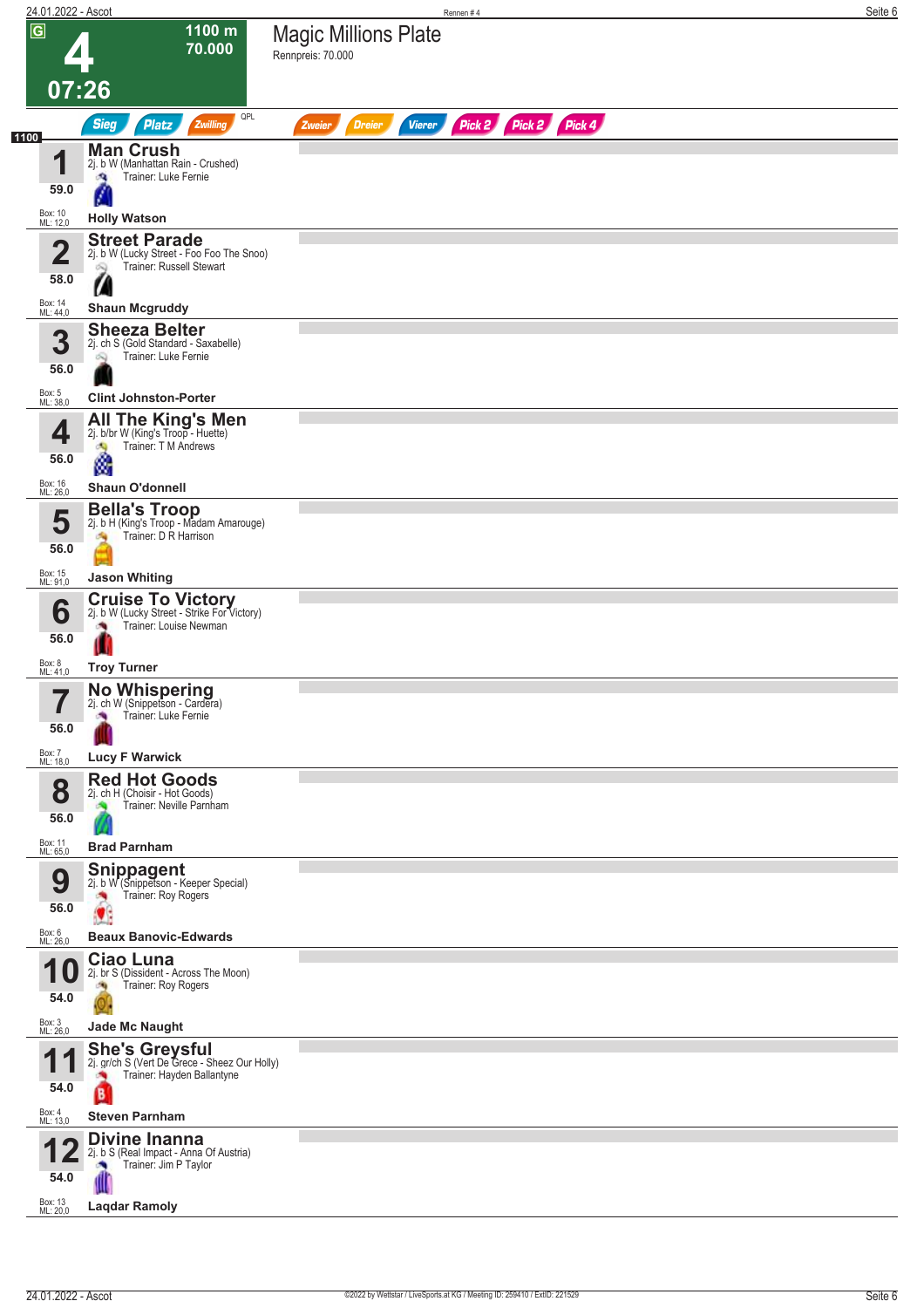| $\overline{G}$<br>1100 m<br><b>Magic Millions Plate</b><br>70.000                                                  |  |
|--------------------------------------------------------------------------------------------------------------------|--|
| Rennpreis: 70.000                                                                                                  |  |
| 07:26                                                                                                              |  |
| QPL<br>Zwilling<br>Pick 2 Pick 2 Pick 4<br><b>Sieg</b><br><b>Platz</b><br><b>Vierer</b><br>Zweier<br><b>Dreier</b> |  |
| <b>No Peer</b><br>2j. b S (Nicconi - Cuthbert)<br>Trainer: Darren Mcauliffe<br>54.0                                |  |
| Box: 1<br>ML: 10,0<br>J Azzopardi                                                                                  |  |
| <b>Pirate Annie</b><br>2j. b S (Awesome Rock - Nusa Dua)<br>Trainer: Aaron Pateman<br>54.0                         |  |
| Box: 12<br>ML: 101,0<br><b>Keshaw Dhurun</b>                                                                       |  |
| <b>Frantic War</b><br>2j. b W (War Chant - Let's Frolic)<br>Trainer: M L Lane<br>56.0<br>Box: 9<br>ML: 501,0       |  |
|                                                                                                                    |  |
| The Great Hoya<br>2j. ch H (Patronize - Movie Queen)<br>O<br>Trainer: P H Jordan<br>56.0                           |  |
| Box: 2<br>ML: 41,0<br><b>Craig Staples</b>                                                                         |  |
| Quoten:<br>Ergebnis:                                                                                               |  |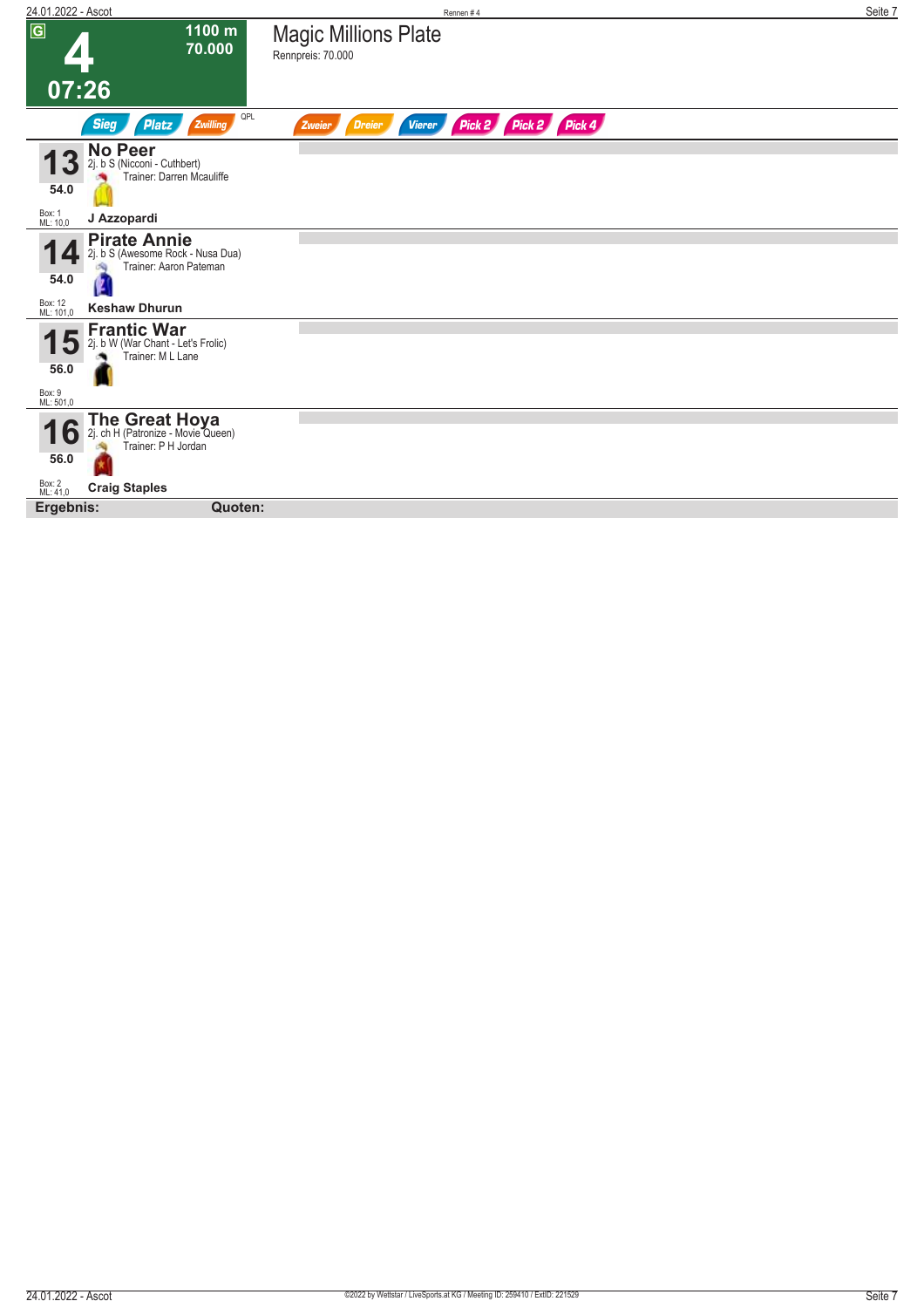| 24.01.2022 - Ascot         |                                                                                             | Rennen#5                                                         | Seite 8 |
|----------------------------|---------------------------------------------------------------------------------------------|------------------------------------------------------------------|---------|
| $\overline{G}$             | 1600 m<br>30.000                                                                            | Tabtouch-Wspeed Platinum-Rs0Mw<br>Rennpreis: 30.000              |         |
| 08:02                      |                                                                                             |                                                                  |         |
|                            | QPL<br><b>Sieg</b><br><b>Platz</b><br>Zwilling                                              | Pick 2 Pick 2 Pick 4<br><b>Dreier</b><br><b>Vierer</b><br>Zweier |         |
| 1600<br>1                  | <b>Speedbird</b><br>4j. b S (My Admiration - Governing)                                     |                                                                  |         |
| 59.5                       | Trainer: Daniel & Ben Pearce                                                                |                                                                  |         |
| Box: 11<br>ML: 34,0        | <b>Brad Rawiller</b>                                                                        |                                                                  |         |
| $\overline{\mathbf{2}}$    | Speedy Miss<br>6j. bl S (Demerit - Runaround)<br>Trainer: Daniel & Ben Pearce<br><b>CRI</b> |                                                                  |         |
| 59.5                       |                                                                                             |                                                                  |         |
| Box: 4<br>ML: 13,0         | J Azzopardi                                                                                 |                                                                  |         |
| 3                          | <b>Snippy Miss</b><br>5j. b/br S (Snippetson - Medico Miss)<br>Trainer: Adam Durrant        |                                                                  |         |
| 58.5<br>Box: 5<br>ML: 42,0 | <b>Clint Johnston-Porter</b>                                                                |                                                                  |         |
|                            | <b>Street Fair</b>                                                                          |                                                                  |         |
| 4<br>58.5                  | 6j. ch W (Trade Fair - Strawberry Street)<br>Trainer: Brett Pope<br>d.                      |                                                                  |         |
| Box: 12<br>ML: 31,0        | <b>Shaun Mcgruddy</b>                                                                       |                                                                  |         |
| 5                          | <b>All In Red</b><br>5j. br S (Blackfriars - Flirting About)                                |                                                                  |         |
| 57.5                       | Trainer: Kylie Craig                                                                        |                                                                  |         |
| Box: 3<br>ML: 46,0         | Shaun O'donnell                                                                             |                                                                  |         |
| 6                          | <b>Luke's Choice</b><br>6j. b W (Galah - Dance To Heaven)<br>Trainer: B M Kay<br>S.         |                                                                  |         |
| 57.0                       |                                                                                             |                                                                  |         |
| Box: 9<br>ML: 18,0<br>7    | <b>Jerry Noske</b><br><b>Darcele</b>                                                        |                                                                  |         |
| $\blacksquare$<br>56.0     | 5j. b S (Snippetson - Wind Chimes)<br>Trainer: Greg Cave<br>d.                              |                                                                  |         |
| Box: 8<br>ML: 41,0         | <b>Troy Turner</b>                                                                          |                                                                  |         |
| 8                          | <b>Gold Merits</b><br>4j. b S (Demerit - Am So To)                                          |                                                                  |         |
| 55.5                       | Trainer: Jim P Taylor                                                                       |                                                                  |         |
| Box: 10<br>ML: 501,0       | <b>Laqdar Ramoly</b>                                                                        |                                                                  |         |
| 9                          | <b>Petite La Femme</b><br>5j. ch S (Safeguard - La Vie En Rose)<br>Trainer: C G Willis      |                                                                  |         |
| 55.5                       | å                                                                                           |                                                                  |         |
| Box: 1<br>ML: 95,0         | Jade Mc Naught<br><b>Act Innocent</b>                                                       |                                                                  |         |
|                            | 4j. b S (Blackfriars - Golden Act)<br>Trainer: Raymond Vincent<br>熵                         |                                                                  |         |
| 55.0<br>Box: 6<br>ML: 21,0 | <b>Shelby Bowtell</b>                                                                       |                                                                  |         |
| и                          | <b>Champagne Gal</b> 6j. b S (Galah - Classic Champagne)                                    |                                                                  |         |
| 55.0                       | Trainer: Ashlea Stelmach                                                                    |                                                                  |         |
| Box: 7<br>ML: 13,0         | <b>Lucy F Warwick</b>                                                                       |                                                                  |         |
|                            | <b>Datalka</b><br>4j. b W (I'm All The Talk - Dawinner)                                     |                                                                  |         |
| 55.0                       | Trainer: P H Jordan                                                                         |                                                                  |         |
| Box: 2<br>ML: 31,0         | <b>Craig Staples</b>                                                                        |                                                                  |         |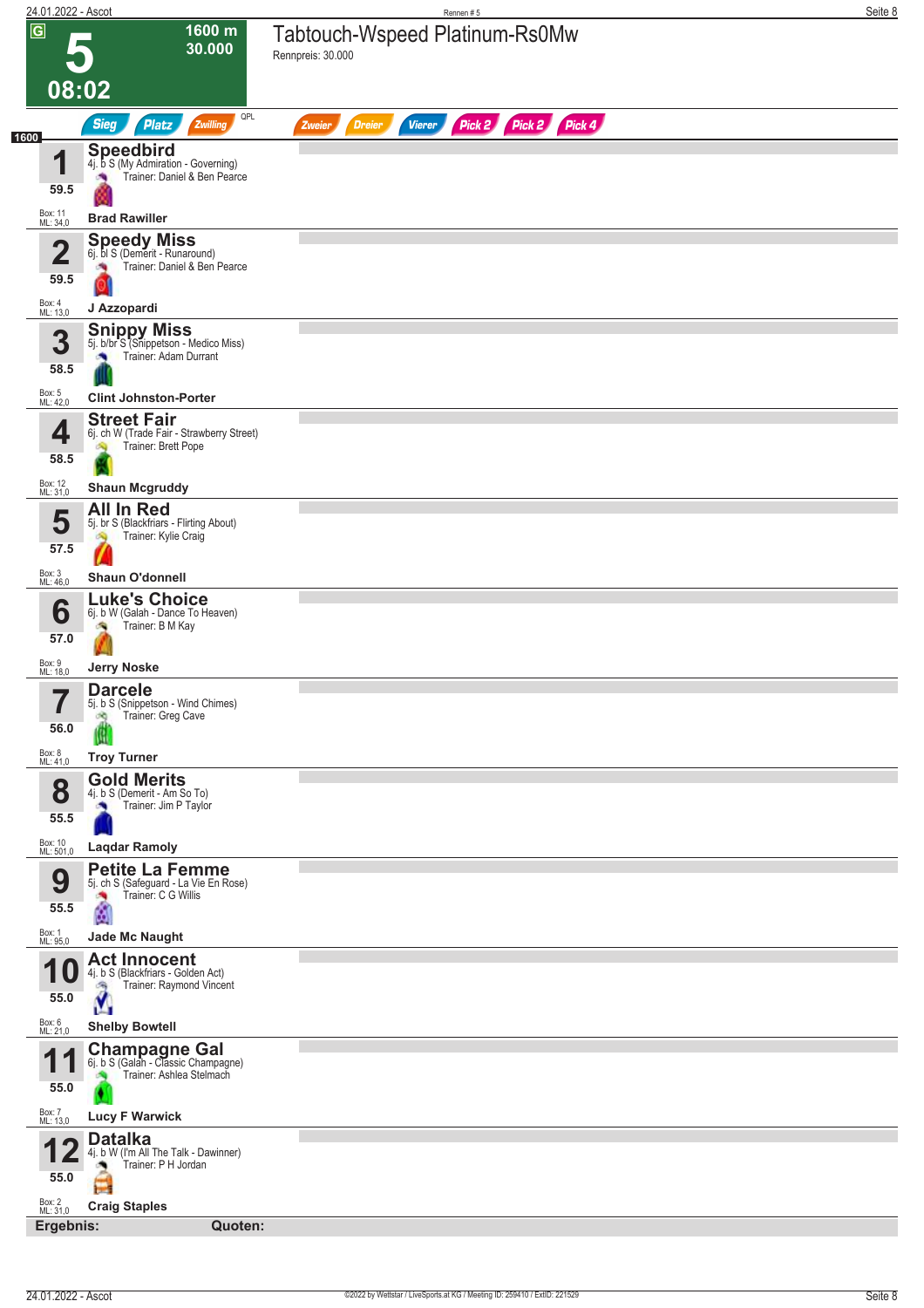| 24.01.2022 - Ascot                    |                                                                                                             | Rennen #6                                                        | Seite 9 |
|---------------------------------------|-------------------------------------------------------------------------------------------------------------|------------------------------------------------------------------|---------|
| $\overline{G}$                        | 2200 m<br>70.000                                                                                            | <b>Belhus Racing Stables</b><br>Rennpreis: 70.000                |         |
| 08:35                                 |                                                                                                             |                                                                  |         |
| 2200                                  | QPL<br><b>Sieg</b><br>Platz<br>Zwilling                                                                     | Pick 2 Pick 2 Pick 4<br><b>Vierer</b><br><b>Dreier</b><br>Zweier |         |
| 1<br>61.5                             | <b>Come Right Back</b><br>5j. b W (Toronado - Sense Of Purpose)<br>Trainer: Adam Durrant                    |                                                                  |         |
| Box: 6<br>ML: 34,0                    | <b>Holly Watson</b>                                                                                         |                                                                  |         |
| $\mathbf{2}$<br>58.5                  | <b>Chuck A Luck</b><br>5j. b W (Niagara - Boomchuckalucka)<br>Trainer: Neville Parnham<br>o e               |                                                                  |         |
| Box: 10<br>ML: 12,0                   | <b>Brad Parnham</b>                                                                                         |                                                                  |         |
| 3<br>56.5                             | <b>Black Chips</b><br>9j. b W (Blackfriars - Dashing Tip)<br>Trainer: Tony Giglietta                        |                                                                  |         |
| Box: 4<br>ML: 5,0                     | <b>Lucy F Warwick</b>                                                                                       |                                                                  |         |
| 4<br>55.5                             | <b>Friar Away</b><br>8j. b W (Blackfriars - Away Ye Go)<br>Trainer: J Erkelens<br>z,<br>U                   |                                                                  |         |
| Box: 11<br>ML: 15,0                   | <b>Shaun O'donnell</b>                                                                                      |                                                                  |         |
| 5<br>54.5                             | <b>Mosseratti</b><br>10j. b W (Mossman - Princess Bayley)<br>Trainer: Clifford Green<br>询<br>$\blacksquare$ |                                                                  |         |
| Box: 8<br>ML: 31,0                    | <b>Jason Whiting</b>                                                                                        |                                                                  |         |
| 6<br>54.5                             | <b>Truly Reliable</b><br>4j. b W (Reliable Man - La Roseraie)<br>Trainer: Raymond Vincent<br>ŷ              |                                                                  |         |
| Box: 3<br>ML: 9,0                     | <b>Shelby Bowtell</b>                                                                                       |                                                                  |         |
| $\overline{\phantom{a}}$<br>I<br>54.0 | <b>Conquered Zone</b><br>5j. b W (Eurozone - Conquistar)<br>Trainer: G & A Williams                         |                                                                  |         |
| Box: 5<br>ML: 10,0                    | <b>Clint Johnston-Porter</b><br><b>Crezee</b>                                                               |                                                                  |         |
| 8<br>54.0                             | 5j. b/br W (God Has Spoken - Havana City)<br>Trainer: Hector Mclaren                                        |                                                                  |         |
| Box: 9<br>ML: 31,0                    | J Azzopardi                                                                                                 |                                                                  |         |
| 9<br>54.0                             | <b>Free Solo</b><br>4j. gr W (Bradbury's Luck - Creatrix)<br>Trainer: Stephen Miller<br>ंग्रे               |                                                                  |         |
| Box: 7<br>ML: 10,0                    | <b>Keshaw Dhurun</b>                                                                                        |                                                                  |         |
| И<br>10<br>54.0                       | <b>Lady Duckworth</b><br>5j. br S (Blackfriars - Idyllic Doll)<br>Trainer: Darren Taylor                    |                                                                  |         |
| Box: 1<br>ML: 13,0                    | <b>Beaux Banovic-Edwards</b>                                                                                |                                                                  |         |
| И<br>И<br>54.0                        | The Roan Ranger<br>6j. gr W (Kendel Star - Belle Heed)<br>Trainer: Paul Roberts                             |                                                                  |         |
| Box: 2<br>ML: 85,0                    | <b>Laqdar Ramoly</b>                                                                                        |                                                                  |         |
| Ergebnis:                             | Quoten:                                                                                                     |                                                                  |         |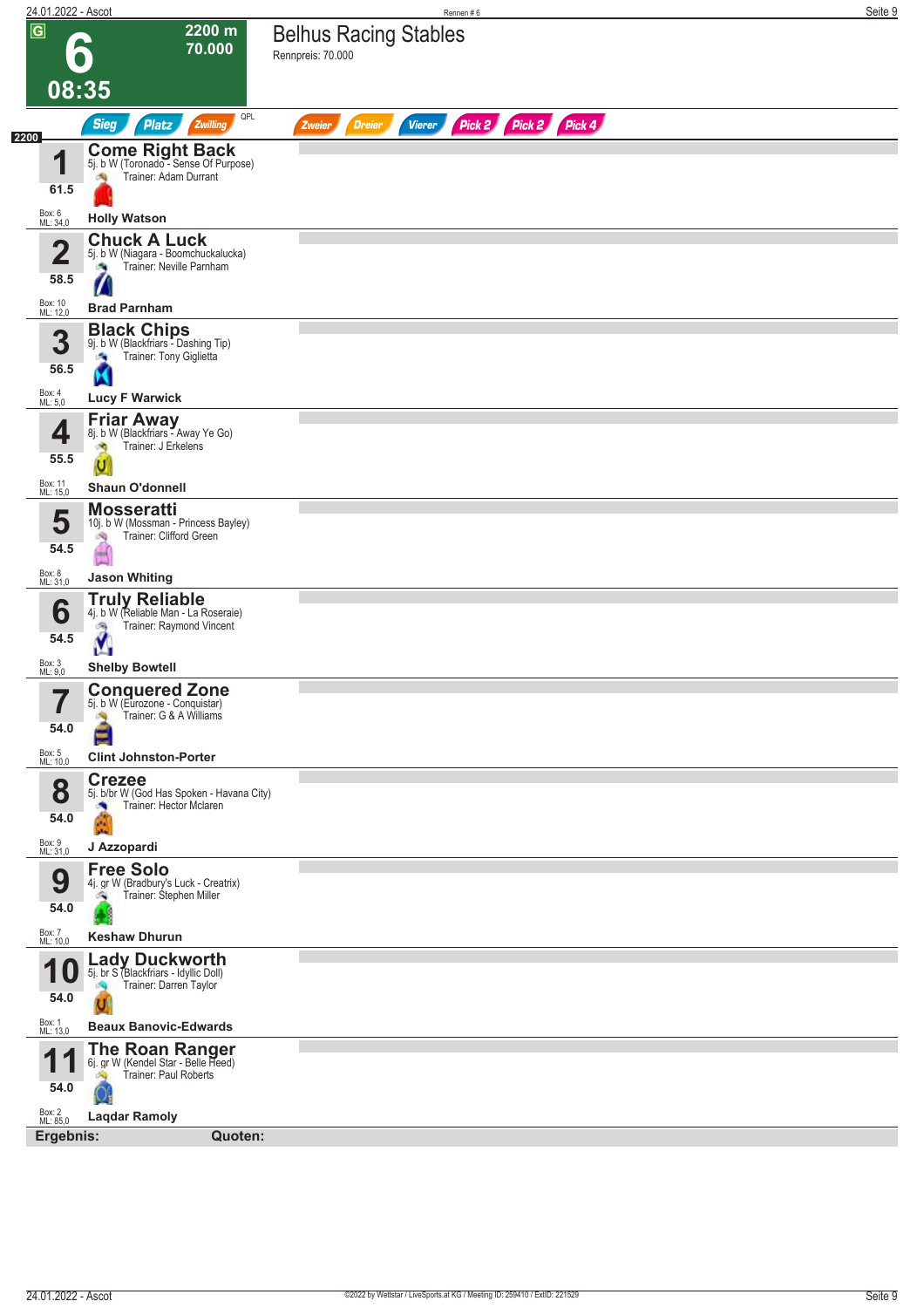| 24.01.2022 - Ascot              |                                                                                                    | Rennen #7                                                        | Seite 10 |
|---------------------------------|----------------------------------------------------------------------------------------------------|------------------------------------------------------------------|----------|
| $\overline{G}$                  | 1100 m<br>70.000                                                                                   | Vale Dr Joe Mcdermott<br>Rennpreis: 70.000                       |          |
|                                 | 09:11                                                                                              |                                                                  |          |
| 1100                            | QPL<br><b>Sieg</b><br><b>Platz</b><br>Zwilling                                                     | Pick 2 Pick 2 Pick 4<br><b>Dreier</b><br><b>Vierer</b><br>Zweier |          |
| 1<br>60.0                       | <b>Plutocracy</b><br>7j. b W (Sebring - Demetria)<br>Trainer: Simon A Miller<br>×,<br>Ш            |                                                                  |          |
| Box: 7<br>ML: 5,0               | <b>Brad Rawiller</b>                                                                               |                                                                  |          |
| 40<br>59.5                      | <b>Ziebell</b><br>5j. b W (Nicconi - Dolly's Sundaye)<br>Trainer: Luke Fernie<br>- Sig             |                                                                  |          |
| Box: 8<br>ML: 11,0              | <b>Paul Harvey</b>                                                                                 |                                                                  |          |
| 3<br>59.0                       | <b>Platinum Bullet</b><br>5j. gr/b S (Shooting To Win - Raid)<br>Trainer: Simon A Miller<br>澚      |                                                                  |          |
| Box: 5<br>ML: 501,0             |                                                                                                    |                                                                  |          |
| 4<br>58.5                       | <b>This'll Testya</b><br>6j. b S (Testa Rossa - Camille's Girl)<br>Trainer: Mitchell Pateman<br>a. |                                                                  |          |
| Box: 3<br>ML: 8,0               | <b>Holly Watson</b>                                                                                |                                                                  |          |
| 5<br>57.0<br>Box: 6<br>ML: 44,0 | <b>Miss Frost</b><br>6j. b/br S (Frost Giant - Mega Me)<br>Trainer: Luke Fernie<br>J Azzopardi     |                                                                  |          |
| 6<br>56.5                       | <b>Comes A Time</b><br>5j. b/br W (Sessions - Let's Go)<br>Trainer: Michael Grantham<br>్త         |                                                                  |          |
| Box: 4<br>ML: 37,0              | <b>Brad Parnham</b>                                                                                |                                                                  |          |
| 7<br>I<br>56.0                  | <b>Mantelli</b><br>5j. b W (Per Incanto - One Love)<br>Trainer: C & M Gangemi<br>×,                |                                                                  |          |
| Box: 9<br>ML: 95,0              | <b>Shaun O'donnell</b>                                                                             |                                                                  |          |
| 8<br>55.5                       | <b>Nobel Laurence</b><br>4j. gr W (Alfred Nobel - Miss Flirty Gerty)<br>Trainer: Deane Skipworth   |                                                                  |          |
| Box: 1<br>ML: 7,0               | <b>Lucy F Warwick</b>                                                                              |                                                                  |          |
| 9<br>55.0                       | <b>Olga Louisa</b><br>6j. b S (Vital Equine - Amusement Park)<br>Trainer: G C Ballantyne<br>d.     |                                                                  |          |
| Box: 2<br>ML: 21,0              | <b>Jason Whiting</b>                                                                               |                                                                  |          |
| Ergebnis:                       | Quoten:                                                                                            |                                                                  |          |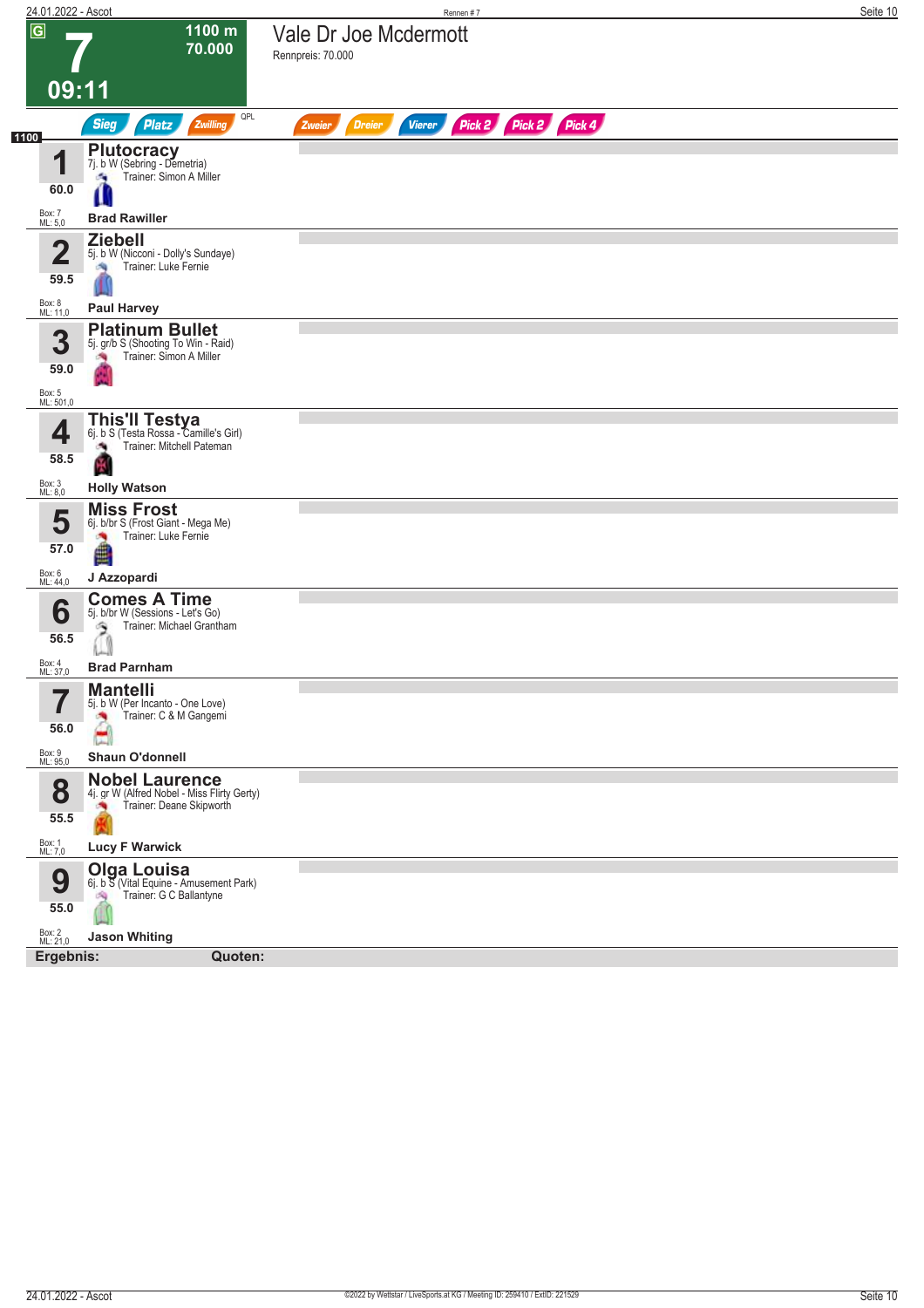| 24.01.2022 - Ascot             |                                                                                                   | Rennen#8                                                         | Seite 11 |
|--------------------------------|---------------------------------------------------------------------------------------------------|------------------------------------------------------------------|----------|
| $\overline{G}$                 | 1200 m<br>$\bullet$<br>50.000                                                                     | <b>Western Racepix</b><br>Rennpreis: 50.000                      |          |
|                                | 09:46                                                                                             |                                                                  |          |
| 1200                           | QPL<br><b>Sieg</b><br><b>Platz</b><br>Zwilling                                                    | Pick 2 Pick 2 Pick 4<br><b>Vierer</b><br><b>Dreier</b><br>Zweier |          |
| И                              | <b>Vane Tempest</b><br>4j. ch S (Snippetson"- Quantum Leap)                                       |                                                                  |          |
| 61.5                           | Trainer: Paige Kenney                                                                             |                                                                  |          |
| Box: 7<br>ML: 7,0              | <b>Keshaw Dhurun</b>                                                                              |                                                                  |          |
| $\overline{\mathbf{2}}$        | <b>Jedi Mind</b><br>4j. ch W (My Admiration - Heavenly Divine)<br>Trainer: Brett Pope<br>ó.       |                                                                  |          |
| 58.5<br>Box: 2<br>ML: 95,0     | <b>Shaun Mcgruddy</b>                                                                             |                                                                  |          |
| 3                              | <b>London Miss</b><br>5j. b/br S (City Place - Great Tradition)                                   |                                                                  |          |
| 57.5                           | Trainer: B V Watkins<br>×<br>đ                                                                    |                                                                  |          |
| Box: 11<br>ML: 10,0            | <b>Holly Watson</b>                                                                               |                                                                  |          |
| 4                              | <b>Miss Vasari</b><br>4j. b/br S (Rogano - Miss Safari)<br>Trainer: D Morton<br>đ.                |                                                                  |          |
| 57.5<br>Box: 3<br>ML: 42,0     | 廣<br><b>Brad Rawiller</b>                                                                         |                                                                  |          |
|                                | <b>Beau Zoom</b>                                                                                  |                                                                  |          |
| 5<br>56.5                      | 5j. b W (Brazen Beau - Cornelia Marie)<br>Trainer: Neville Parnham                                |                                                                  |          |
| Box: 1<br>ML: 13,0             | <b>Brad Parnham</b>                                                                               |                                                                  |          |
| 6<br>56.5                      | <b>Divine Pair</b><br>4j. b/br W (Playing God - Magnificent Pair)<br>Trainer: C H Webster         |                                                                  |          |
| Box: 9<br>ML: 10,0             | <b>Troy Turner</b>                                                                                |                                                                  |          |
| 7<br>$\blacksquare$<br>55.5    | <b>Ambergate Rose</b><br>5j. ch S (Thom Dancer - Desert Tango)<br>Trainer: Paul Roberts<br>Ø.     |                                                                  |          |
| Box: 5<br>ML: 13,0             | <b>Clint Johnston-Porter</b>                                                                      |                                                                  |          |
| 8<br>55.5                      | Holy Ghost<br>5j. b W (God Has Spoken - Death Knock)<br>Trainer: Neville Parnham                  |                                                                  |          |
| Box: 6<br>ML: 95,0             | <b>Laqdar Ramoly</b>                                                                              |                                                                  |          |
| 9<br>55.5                      | <b>Tycoon Legend</b><br>9j. ch W (Written Tycoon - Grammy Award)<br>Trainer: Kieran Mcdonagh<br>X |                                                                  |          |
| Box: 8<br>ML: 26,0             | <b>Lucy F Warwick</b>                                                                             |                                                                  |          |
| 4<br>55.0                      | <b>Arracity</b><br>5j. b S (City Place - Arrasene)<br>Trainer: Brian Kersley<br>e i               |                                                                  |          |
| Box: 12<br>ML: 13,0            | J Azzopardi                                                                                       |                                                                  |          |
| И<br>54.0                      | <b>Reaction</b><br>7j. ch W (Slater - Shapira)<br>Trainer: D J Waldock                            |                                                                  |          |
| Box: 10<br>ML: 81,0            | <b>Jason Whiting</b>                                                                              |                                                                  |          |
| 54.0                           | <b>Wednesday</b><br>5j. br S (Planet Five - Once A Week)<br>Trainer: Clifford Green               |                                                                  |          |
| Box: 4<br>ML: 7,0<br>Ergebnis: | <b>Shaun O'donnell</b><br>Quoten:                                                                 |                                                                  |          |
|                                |                                                                                                   |                                                                  |          |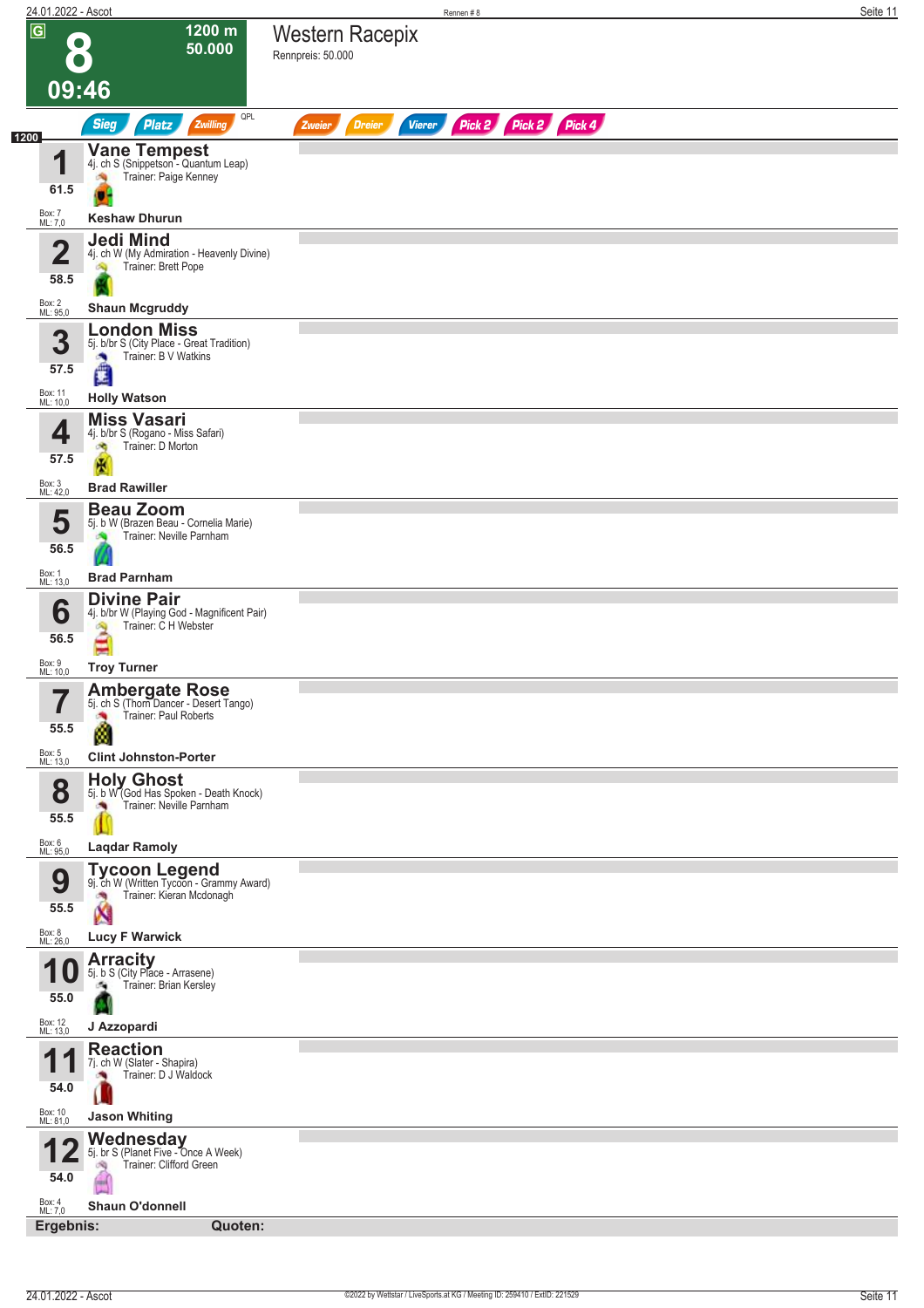| $\overline{G}$<br>1800 m<br>Happy Birthday C Burton-Rs1Mw<br>50.000<br>Rennpreis: 50.000<br>10:20<br>QPL<br>Pick 2 Pick 2 Pick 3 Pick 4<br><b>Sieg</b><br><b>Platz</b><br>Zwilling<br><b>Dreier</b><br><b>Vierer</b><br>Zweier<br><b>Zackariah Beau</b><br>и<br>8j. br W (Blackfriars - Brookesmebaby)<br>Trainer: Greg Beauglehole<br>i Sig<br>60.0<br>Box: 8<br>ML: 13,0<br>J Azzopardi<br><b>Our Idyll</b><br>$\overline{\mathbf{2}}$<br>6j. b S (My Admiration - Temuka)<br>Trainer: Tiarnna Robertson<br>58.5<br>Box: 3<br>ML: 20,0<br><b>Jade Mc Naught</b><br><b>Fairy Fast</b><br>3<br>6j. b S (Unencumbered - Fairessa)<br>Trainer: G & A Williams<br>58.0<br>Box: 12<br>ML: 7,0<br><b>Paul Harvey</b><br><b>Classic Rogue</b><br>5j. br W (Dick Turpin - All Class)<br>4<br>Trainer: Stephen Wolfe<br>56.5<br>Box: 2<br>ML: 55,0<br><b>Christopher Nicoll</b><br><b>Benji's</b><br>5<br>4j. b/br W (Toorak Toff - La Fantastique)<br>Trainer: Clifford Green<br>询<br>56.0<br>GК<br>Box: 7<br>ML: 55,0<br><b>Shaun O'donnell</b><br><b>Dad's Bigheaded</b><br>4j. ch W (I'm All The Talk - Glamourscene)<br>6<br>Trainer: Fenella Martin<br>55.5<br>Box: 1<br>ML: 31,0<br><b>Lagdar Ramoly</b><br><b>Prized Miss</b><br>7<br>4j. b S (Dundeel - Cerberus Gal)<br>П<br>Trainer: Adam Durrant<br>侮<br>55.5<br>A<br>Box: 11<br>ML: 39,0<br><b>Clint Johnston-Porter</b><br><b>Our Norman</b><br>8<br>4j. b/br W (Trade Fair - Enshrined)<br>Trainer: C G Willis<br>a,<br>55.0<br>E<br>Box: 5<br>ML: 26,0<br><b>Troy Turner</b><br><b>Golden Bonney</b><br>8j. b S (Ad Valorem - Bonzara Gold)<br>9<br>Trainer: Jody Mc Laughlin<br>54.0<br>Box: 6<br>ML: 31,0<br><b>Lucy F Warwick</b><br>Lucky Heart<br>5j. b W (Universal Ruler - Mystical Messenger)<br>Trainer: Tracey Diederich<br>зą,<br>54.0<br>Box: 10<br>ML: 31,0<br><b>Jason Whiting</b><br><b>Never Sober</b><br>И<br>3j. br W (Sooboog - Sandrelli)<br>Trainer: Ashley Maley<br>o,<br>54.0<br>Box: 4<br>ML: 9,0<br>Jordan Turner<br>Watch Me Ney Ney<br>7j. b W (Kim Star - Kim Joy)<br>Trainer: D Morton<br>54.0<br>Box: 9<br><b>Keshaw Dhurun</b><br>ML: 13,0<br>Ergebnis: | 24.01.2022 - Ascot |         | Rennen #9 | Seite 12 |
|------------------------------------------------------------------------------------------------------------------------------------------------------------------------------------------------------------------------------------------------------------------------------------------------------------------------------------------------------------------------------------------------------------------------------------------------------------------------------------------------------------------------------------------------------------------------------------------------------------------------------------------------------------------------------------------------------------------------------------------------------------------------------------------------------------------------------------------------------------------------------------------------------------------------------------------------------------------------------------------------------------------------------------------------------------------------------------------------------------------------------------------------------------------------------------------------------------------------------------------------------------------------------------------------------------------------------------------------------------------------------------------------------------------------------------------------------------------------------------------------------------------------------------------------------------------------------------------------------------------------------------------------------------------------------------------------------------------------------------------------------------------------------------------------------------------------------------------------------------------------------------------------------------------------------------------------------------------------------------------------------------------------------------------------------------------------------------------------------------------------------------------------|--------------------|---------|-----------|----------|
|                                                                                                                                                                                                                                                                                                                                                                                                                                                                                                                                                                                                                                                                                                                                                                                                                                                                                                                                                                                                                                                                                                                                                                                                                                                                                                                                                                                                                                                                                                                                                                                                                                                                                                                                                                                                                                                                                                                                                                                                                                                                                                                                                |                    |         |           |          |
|                                                                                                                                                                                                                                                                                                                                                                                                                                                                                                                                                                                                                                                                                                                                                                                                                                                                                                                                                                                                                                                                                                                                                                                                                                                                                                                                                                                                                                                                                                                                                                                                                                                                                                                                                                                                                                                                                                                                                                                                                                                                                                                                                |                    |         |           |          |
|                                                                                                                                                                                                                                                                                                                                                                                                                                                                                                                                                                                                                                                                                                                                                                                                                                                                                                                                                                                                                                                                                                                                                                                                                                                                                                                                                                                                                                                                                                                                                                                                                                                                                                                                                                                                                                                                                                                                                                                                                                                                                                                                                | 1800               |         |           |          |
|                                                                                                                                                                                                                                                                                                                                                                                                                                                                                                                                                                                                                                                                                                                                                                                                                                                                                                                                                                                                                                                                                                                                                                                                                                                                                                                                                                                                                                                                                                                                                                                                                                                                                                                                                                                                                                                                                                                                                                                                                                                                                                                                                |                    |         |           |          |
|                                                                                                                                                                                                                                                                                                                                                                                                                                                                                                                                                                                                                                                                                                                                                                                                                                                                                                                                                                                                                                                                                                                                                                                                                                                                                                                                                                                                                                                                                                                                                                                                                                                                                                                                                                                                                                                                                                                                                                                                                                                                                                                                                |                    |         |           |          |
|                                                                                                                                                                                                                                                                                                                                                                                                                                                                                                                                                                                                                                                                                                                                                                                                                                                                                                                                                                                                                                                                                                                                                                                                                                                                                                                                                                                                                                                                                                                                                                                                                                                                                                                                                                                                                                                                                                                                                                                                                                                                                                                                                |                    |         |           |          |
|                                                                                                                                                                                                                                                                                                                                                                                                                                                                                                                                                                                                                                                                                                                                                                                                                                                                                                                                                                                                                                                                                                                                                                                                                                                                                                                                                                                                                                                                                                                                                                                                                                                                                                                                                                                                                                                                                                                                                                                                                                                                                                                                                |                    |         |           |          |
|                                                                                                                                                                                                                                                                                                                                                                                                                                                                                                                                                                                                                                                                                                                                                                                                                                                                                                                                                                                                                                                                                                                                                                                                                                                                                                                                                                                                                                                                                                                                                                                                                                                                                                                                                                                                                                                                                                                                                                                                                                                                                                                                                |                    |         |           |          |
|                                                                                                                                                                                                                                                                                                                                                                                                                                                                                                                                                                                                                                                                                                                                                                                                                                                                                                                                                                                                                                                                                                                                                                                                                                                                                                                                                                                                                                                                                                                                                                                                                                                                                                                                                                                                                                                                                                                                                                                                                                                                                                                                                |                    |         |           |          |
|                                                                                                                                                                                                                                                                                                                                                                                                                                                                                                                                                                                                                                                                                                                                                                                                                                                                                                                                                                                                                                                                                                                                                                                                                                                                                                                                                                                                                                                                                                                                                                                                                                                                                                                                                                                                                                                                                                                                                                                                                                                                                                                                                |                    |         |           |          |
|                                                                                                                                                                                                                                                                                                                                                                                                                                                                                                                                                                                                                                                                                                                                                                                                                                                                                                                                                                                                                                                                                                                                                                                                                                                                                                                                                                                                                                                                                                                                                                                                                                                                                                                                                                                                                                                                                                                                                                                                                                                                                                                                                |                    |         |           |          |
|                                                                                                                                                                                                                                                                                                                                                                                                                                                                                                                                                                                                                                                                                                                                                                                                                                                                                                                                                                                                                                                                                                                                                                                                                                                                                                                                                                                                                                                                                                                                                                                                                                                                                                                                                                                                                                                                                                                                                                                                                                                                                                                                                |                    |         |           |          |
|                                                                                                                                                                                                                                                                                                                                                                                                                                                                                                                                                                                                                                                                                                                                                                                                                                                                                                                                                                                                                                                                                                                                                                                                                                                                                                                                                                                                                                                                                                                                                                                                                                                                                                                                                                                                                                                                                                                                                                                                                                                                                                                                                |                    |         |           |          |
|                                                                                                                                                                                                                                                                                                                                                                                                                                                                                                                                                                                                                                                                                                                                                                                                                                                                                                                                                                                                                                                                                                                                                                                                                                                                                                                                                                                                                                                                                                                                                                                                                                                                                                                                                                                                                                                                                                                                                                                                                                                                                                                                                |                    |         |           |          |
|                                                                                                                                                                                                                                                                                                                                                                                                                                                                                                                                                                                                                                                                                                                                                                                                                                                                                                                                                                                                                                                                                                                                                                                                                                                                                                                                                                                                                                                                                                                                                                                                                                                                                                                                                                                                                                                                                                                                                                                                                                                                                                                                                |                    |         |           |          |
|                                                                                                                                                                                                                                                                                                                                                                                                                                                                                                                                                                                                                                                                                                                                                                                                                                                                                                                                                                                                                                                                                                                                                                                                                                                                                                                                                                                                                                                                                                                                                                                                                                                                                                                                                                                                                                                                                                                                                                                                                                                                                                                                                |                    |         |           |          |
|                                                                                                                                                                                                                                                                                                                                                                                                                                                                                                                                                                                                                                                                                                                                                                                                                                                                                                                                                                                                                                                                                                                                                                                                                                                                                                                                                                                                                                                                                                                                                                                                                                                                                                                                                                                                                                                                                                                                                                                                                                                                                                                                                |                    |         |           |          |
|                                                                                                                                                                                                                                                                                                                                                                                                                                                                                                                                                                                                                                                                                                                                                                                                                                                                                                                                                                                                                                                                                                                                                                                                                                                                                                                                                                                                                                                                                                                                                                                                                                                                                                                                                                                                                                                                                                                                                                                                                                                                                                                                                |                    |         |           |          |
|                                                                                                                                                                                                                                                                                                                                                                                                                                                                                                                                                                                                                                                                                                                                                                                                                                                                                                                                                                                                                                                                                                                                                                                                                                                                                                                                                                                                                                                                                                                                                                                                                                                                                                                                                                                                                                                                                                                                                                                                                                                                                                                                                |                    |         |           |          |
|                                                                                                                                                                                                                                                                                                                                                                                                                                                                                                                                                                                                                                                                                                                                                                                                                                                                                                                                                                                                                                                                                                                                                                                                                                                                                                                                                                                                                                                                                                                                                                                                                                                                                                                                                                                                                                                                                                                                                                                                                                                                                                                                                |                    |         |           |          |
|                                                                                                                                                                                                                                                                                                                                                                                                                                                                                                                                                                                                                                                                                                                                                                                                                                                                                                                                                                                                                                                                                                                                                                                                                                                                                                                                                                                                                                                                                                                                                                                                                                                                                                                                                                                                                                                                                                                                                                                                                                                                                                                                                |                    |         |           |          |
|                                                                                                                                                                                                                                                                                                                                                                                                                                                                                                                                                                                                                                                                                                                                                                                                                                                                                                                                                                                                                                                                                                                                                                                                                                                                                                                                                                                                                                                                                                                                                                                                                                                                                                                                                                                                                                                                                                                                                                                                                                                                                                                                                |                    |         |           |          |
|                                                                                                                                                                                                                                                                                                                                                                                                                                                                                                                                                                                                                                                                                                                                                                                                                                                                                                                                                                                                                                                                                                                                                                                                                                                                                                                                                                                                                                                                                                                                                                                                                                                                                                                                                                                                                                                                                                                                                                                                                                                                                                                                                |                    |         |           |          |
|                                                                                                                                                                                                                                                                                                                                                                                                                                                                                                                                                                                                                                                                                                                                                                                                                                                                                                                                                                                                                                                                                                                                                                                                                                                                                                                                                                                                                                                                                                                                                                                                                                                                                                                                                                                                                                                                                                                                                                                                                                                                                                                                                |                    |         |           |          |
|                                                                                                                                                                                                                                                                                                                                                                                                                                                                                                                                                                                                                                                                                                                                                                                                                                                                                                                                                                                                                                                                                                                                                                                                                                                                                                                                                                                                                                                                                                                                                                                                                                                                                                                                                                                                                                                                                                                                                                                                                                                                                                                                                |                    |         |           |          |
|                                                                                                                                                                                                                                                                                                                                                                                                                                                                                                                                                                                                                                                                                                                                                                                                                                                                                                                                                                                                                                                                                                                                                                                                                                                                                                                                                                                                                                                                                                                                                                                                                                                                                                                                                                                                                                                                                                                                                                                                                                                                                                                                                |                    | Quoten: |           |          |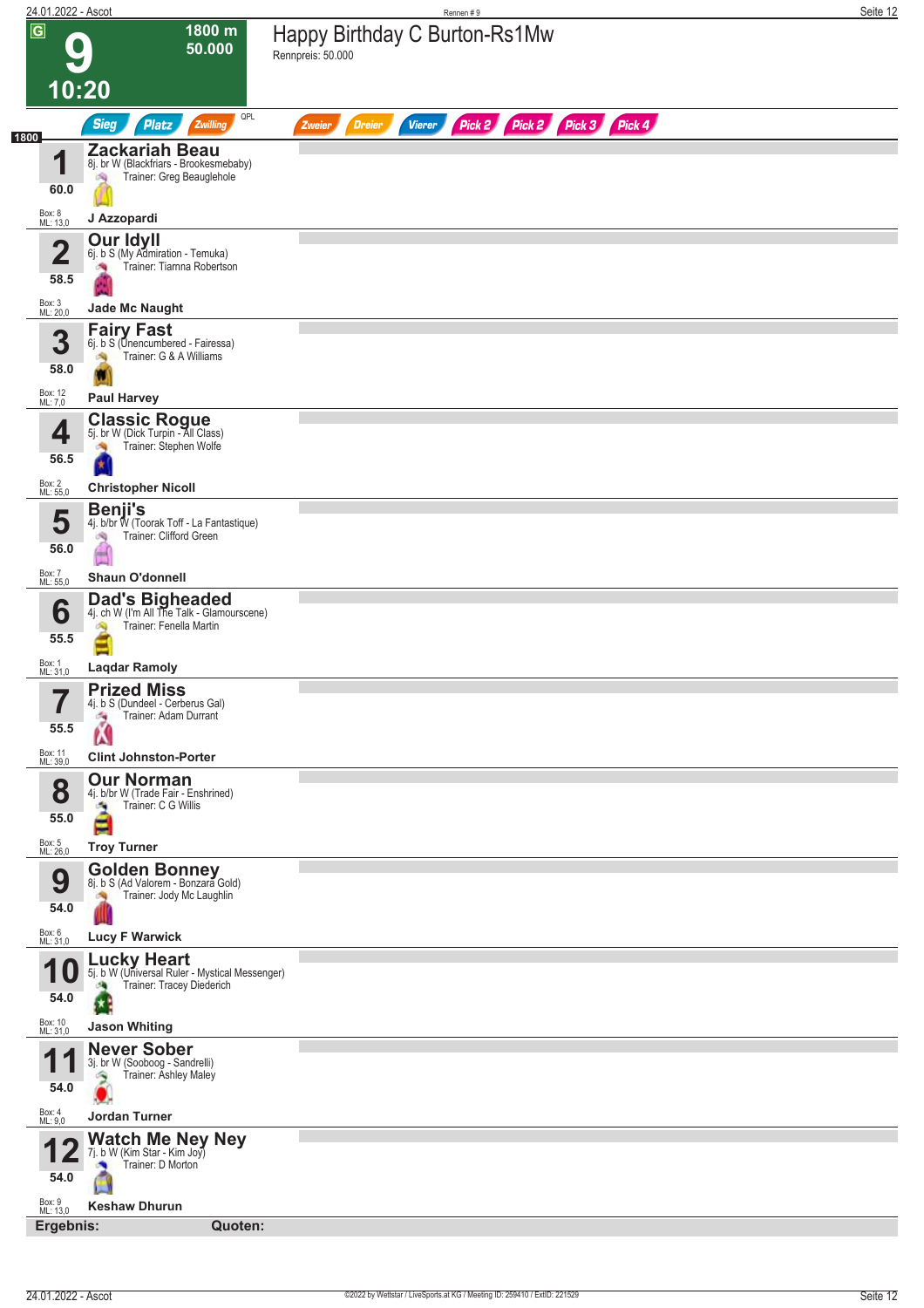| 24.01.2022 - Ascot         |                                                                                                  | Rennen #10                                                                 | Seite 13 |
|----------------------------|--------------------------------------------------------------------------------------------------|----------------------------------------------------------------------------|----------|
| $\overline{\mathsf{G}}$    | 1500 m<br>100.000                                                                                | Celebration Of Life Day-Bm84+<br>Rennpreis: 100.000                        |          |
|                            | 10:55                                                                                            |                                                                            |          |
| 1500                       | QPL<br><b>Sieg</b><br><b>Platz</b><br>Zwilling                                                   | Pick 2<br>Pick 2 Pick 3 Pick 4<br><b>Vierer</b><br><b>Dreier</b><br>Zweier |          |
| 1                          | <b>Vital Silver</b><br>8j. gr W (Wanted - Vintage Silver)<br>Trainer: Daniel & Ben Pearce        |                                                                            |          |
| 62.0                       |                                                                                                  |                                                                            |          |
| Box: 5<br>ML: 31,0         | <b>Brad Parnham</b>                                                                              |                                                                            |          |
| $\mathbf{2}$               | <b>True Attraction</b><br>6j. ch W (More Than Ready - Significant)<br>Trainer: Adam Durrant<br>侮 |                                                                            |          |
| 57.5<br>Box: 7<br>ML: 17,0 | Ń                                                                                                |                                                                            |          |
| 3                          | <b>Luke's Gold</b><br>9j. ch W (Fath - I'm Gifted)                                               |                                                                            |          |
| 57.0                       | Trainer: Roy Rogers<br>ंप                                                                        |                                                                            |          |
| Box: 3<br>ML: 19,0         | <b>Brad Rawiller</b>                                                                             |                                                                            |          |
| 4                          | <b>The Spruiker</b><br>4j. b W (I'm All The Talk - Pins Perhaps)<br>Trainer: Stephen Wolfe       |                                                                            |          |
| 57.0                       |                                                                                                  |                                                                            |          |
| Box: 8<br>ML: 4,0          | <b>Shaun Mcgruddy</b>                                                                            |                                                                            |          |
| 5                          | <b>Beret</b><br>5j. ch S (Helmet - Irish Hut)<br>Trainer: Adam Durrant<br>đ.                     |                                                                            |          |
| 56.5<br>Box: 9<br>ML: 55,0 | R<br><b>Paul Harvey</b>                                                                          |                                                                            |          |
|                            | Lorentinio                                                                                       |                                                                            |          |
| 6<br>56.5                  | 8j. br W (Demerit - Tribal Secret)<br>Trainer: Jim P Taylor                                      |                                                                            |          |
| Box: 6<br>ML: 8,0          | <b>Laqdar Ramoly</b>                                                                             |                                                                            |          |
|                            | <b>Dom To Shoot</b>                                                                              |                                                                            |          |
| 7<br>I<br>55.0             | 4j. b W (Shooting To Win - Princess Rouge)<br>Trainer: S & J Casey<br>÷.                         |                                                                            |          |
| Box: 4<br>ML: 11,0         | Jordan Turner                                                                                    |                                                                            |          |
| 8<br>54.5                  | <b>Proconsent</b><br>6j. b/br W (Proart - Bimutualconsent)<br>Trainer: Adam Durrant<br>û         |                                                                            |          |
| Box: 1<br>ML: 32,0         | <b>Clint Johnston-Porter</b>                                                                     |                                                                            |          |
| 9<br>54.0                  | <b>Solaia</b><br>4j. b S (Toronado - Isola Blu)<br>Trainer: Darren Mcauliffe                     |                                                                            |          |
| Box: 2<br>ML: 11,0         | J Azzopardi                                                                                      |                                                                            |          |